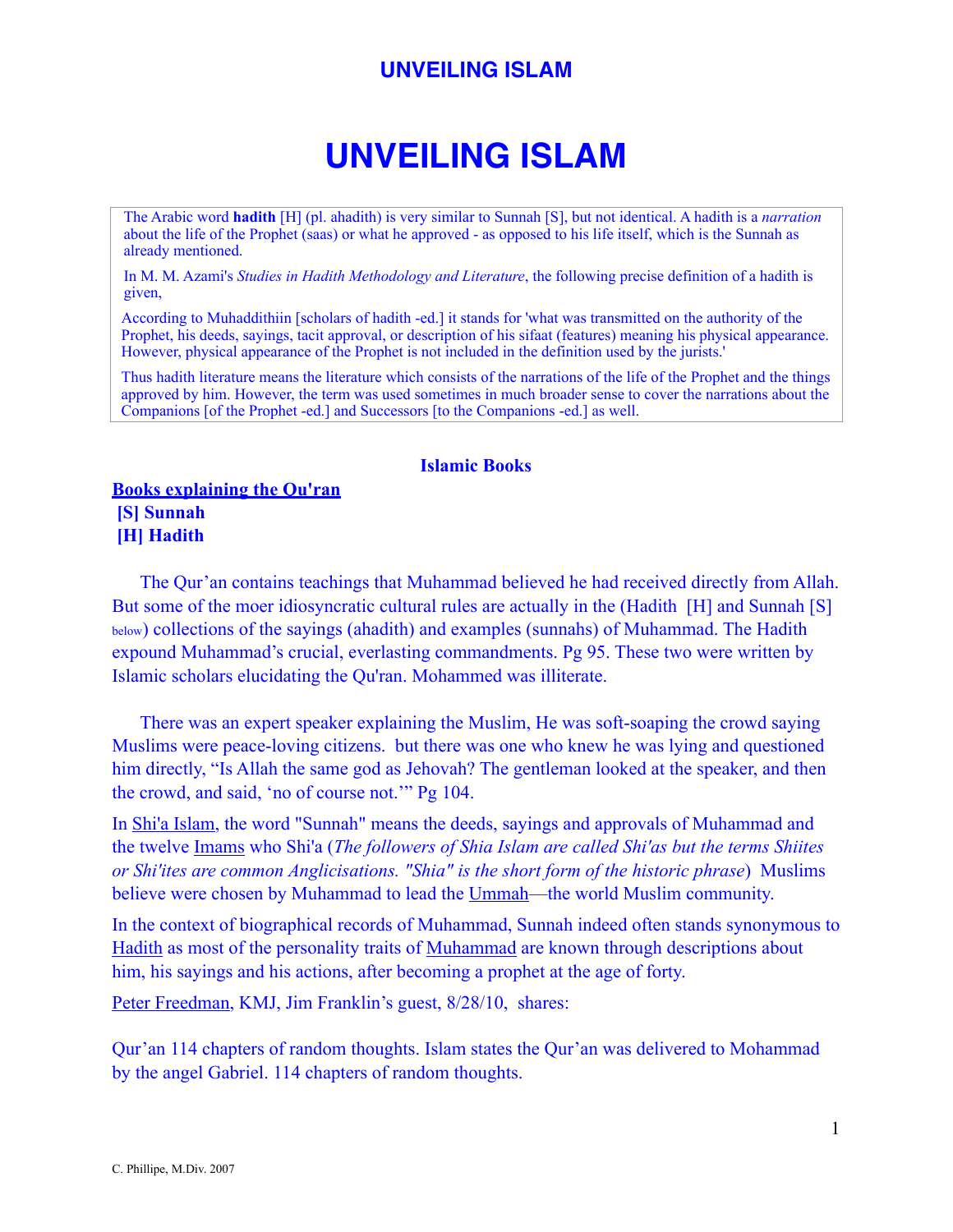Hadith: questions and answers of the Qur'ran.

Surrah: chapters

Jihad:

- 1. Inner struggle, an inward submission to Allah
- 2. Outward, must convert all peoples to Islam

Three Meanings:

- Land of Islam all homogenous.
- Land of hostility towards Islam.
- Muslims must convert all to Islam. Muslims must not negotiate. Only one way.

That way is Islam. All peoples must come to Allah. People have 3 choices:

- 1. Convert to Islam
- 2. Live as an inferior paying tribute to Islam
- 3. Die

**Sharia:** Code of Ethics **End of Peter Freedman** 

#### **"Unveiling Islam" by Caner and Canewr**

| Page Surah (chapter)<br>Title |            |                                                                                                                                                                                                                                                                                            |  |  |
|-------------------------------|------------|--------------------------------------------------------------------------------------------------------------------------------------------------------------------------------------------------------------------------------------------------------------------------------------------|--|--|
| 36                            | $S$ 3:157: | And if you (Muslim) are slain or die in the way of Allah, forgiveness and mercy from Allah<br>are far better than all they could amas.                                                                                                                                                     |  |  |
|                               | $S\,9.28$  | [To Jews and Christians] O you who believe! the <i>lidolaters are nothing but unclean, so they</i><br>shall not approach the Sacred Mosque after this year; and if you fear poverty then Allah will<br>enrich you out of His grace if He please; surely Allah is Knowing Wise.             |  |  |
| 47                            | $S$ 9:29;  | "Fight those who believe not in Allah nor the Last Day, nor hold that forbidden which has<br>been forbidden by Allah and his messenger, from among the People of the * Book [Jews and<br>Christians], until they pay compensation with willing submission, and feel themselves<br>subdued. |  |  |
|                               | S 9.32     | Those who believe, then disbelieve, then again believe, then disbelieve and then increase<br>in disbelief, Allah will never forgive them nor will He guide them to the right way.                                                                                                          |  |  |

C. Phillipe, M.Div., Visalia, Ca., August 2010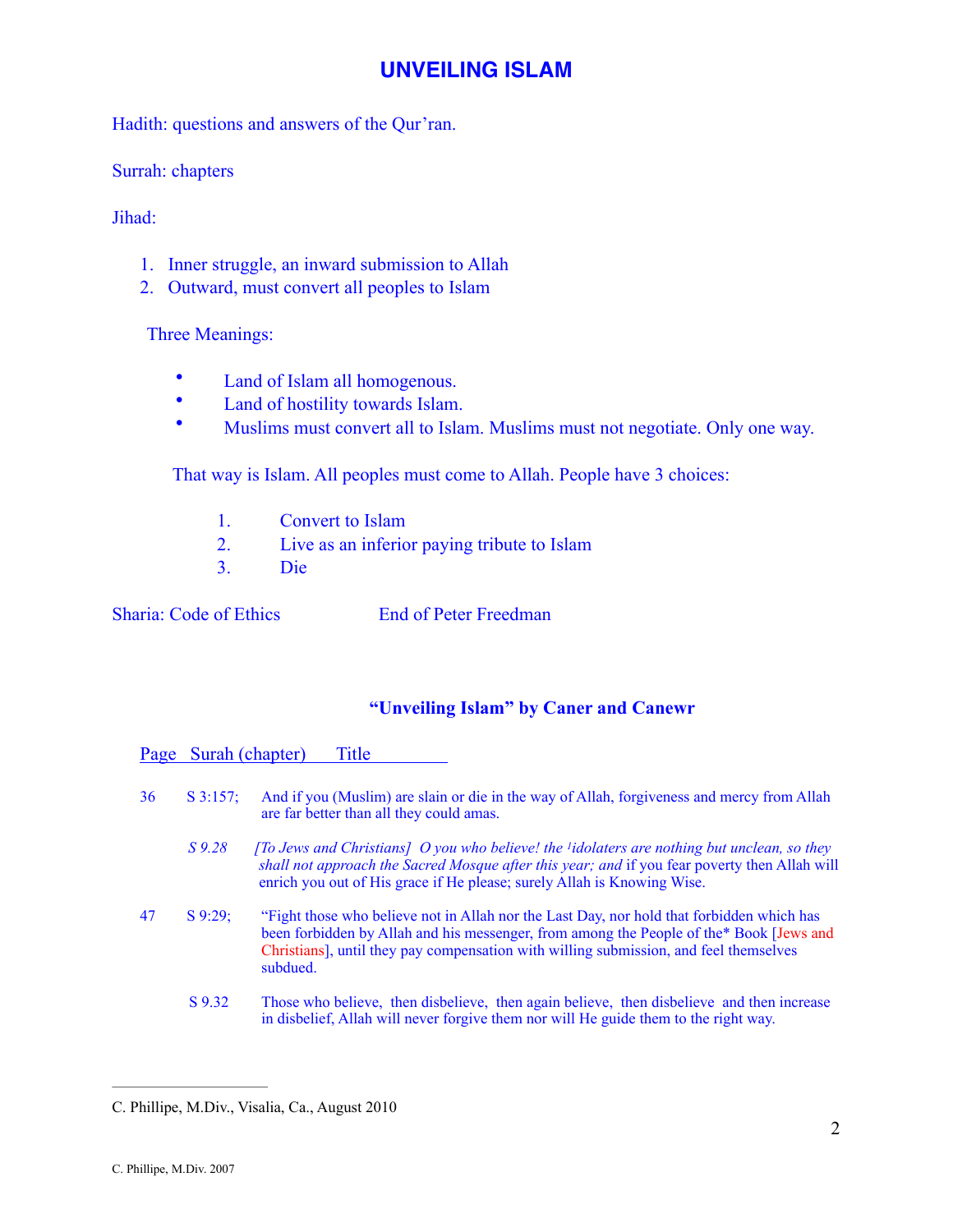- S 98:6; Those who disbelieve, among the People of the Book and among the Polytheists, will be in hell fire, to dwell therein [for aye]. They are the worst creatures
- 48 S 216-17 Fighting is prescribed upon you, and you dislike it. But is possible that you dislike a thing which is good for you, and that you love a thing which is bad for you. But Allah knows and you know not…Tumult and oppression are than slaughter. Nor will they cease fighting you until they turn you back from your faith if they can.
- 49 S 9:5; But when the forbidden months are past, then fight and slay the pagans wherever you find them, and seize them, beleaguer them, and lie in wait for them, in every stratagem of war.
	- S 4:89 Seize them and slay them wherever you find them: and in any case take no friends or helpers from their ranks."

 Note: Pg 49, The Hadith [see above for definition] explains that no Muslim who kills an infidel deserves death.

- 55 S 5:33; Punishment of those who wage war against Allah or his messenger, and strive with might and main for mischief through the land is: execution, or crucifixion, or the cutting off of hands, and feet from opposite sides, or exile from the land: That is their disgrace in this world, and a heavy punishment is theirs in the Hereafter.
- 56 **Polygamous** Men are the protectors and maintainers of women, because Allah has given the one more **Prophet** than the other, and because they support them from their means. Therefore the righteous women are devoutly obedient, and guard in [the husband's] absence what Allah would have them guard. As to those women on whose part you fear disloyalty and ill-conduct, admonish them [first], [next] refuse to share their beds, [and last] beat them. (Surah 4:34).
- 57 The Qur'ran says explicitly that a man may take more than one wife.

#### 64 S 9:5; **Fight and slay pagans wherever you find them**.

82 Note: The Qur'ran was written about six centuries ago. **Authority!** According to orthodox Islamic scholarship, the Qur'ran was compiled in the years 646-50 from materials written by Muhammad before his death in 632. The Arabic word *Qur'an* is derived from the root qura'a, which means "to read or recite." The angel Gabriel (note from Chet, not God's Gabriel). thrice commanded "read" and "recite" when he confronted Muhammad in July 610 in the Hira cave, three miles northeast of Mecca.

> According to Islam the Qur'an is the final revelation form Allah. In Arabic the Qur'an is also referred to as Al-Kitab (the book)), Al-furkan (the distinction), and Al-dikhr (the warning).Christians sometimes assume that the Qur'an is as large as the Bible, yet the book consists of 114 chapters (surahs), 6,616 verses (ays), 77,943 words, and 338,606 Arabic letters. According to Islamic scholars, eighty six surahs were revealed in Mecca, while twenty eight were revealed at Medina. In contrast, the Bible has 1,189 chapters, about three times as long.

- S Surrah
- H Hadith
- 85 Note: Muhammad himself told his wife Khadija that he feared he was possessed by demons and wondered whether others might consider possessed...Mohammed could neither read nor write... He fell into one of his unpredicted trances…A number of "different" qur'an's were written and all were destroyed but the current one…The Qur'an identifies itself as the final, infallible witness of Allah, portrays the Bible as unfilled.
- 109 More names like Al-jabbar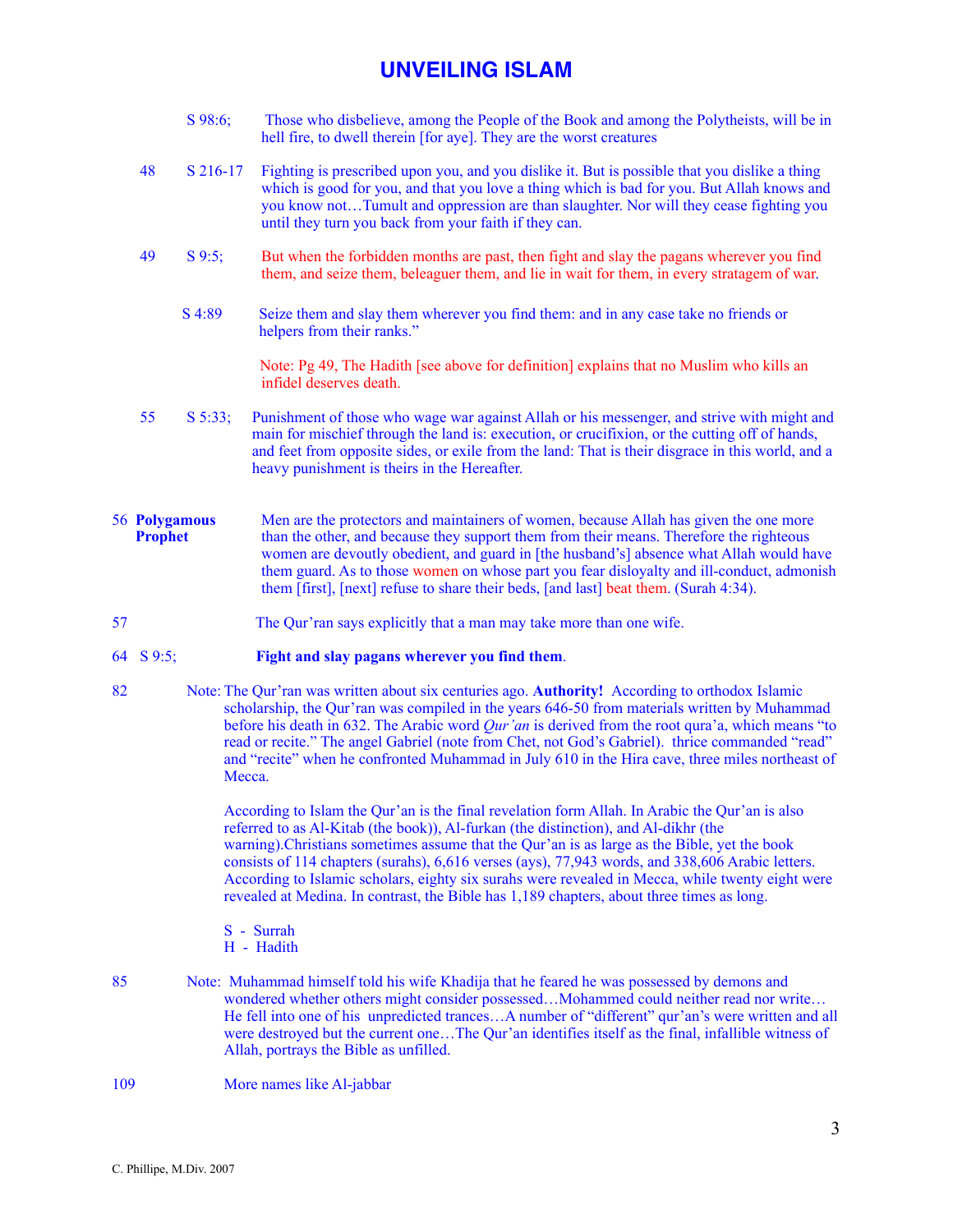- 112 More than 500 names of Allah
- 127 Bush honors Ramadan with Muslims who offered a prayer to Allah with Bush present. A Muslim would never celebrate Christmas.
- 128 Breaking a fast day for Ramadan is no forgiveness available from Allah. This sin is irreversible.
- 129 Muslim pilgrims offer an animal sacrifice in remembrance of the ram offered in place of "Ishmael" not Isaac.
- 133 S 59:23 Al-jabbar is the omnipotent his power cannot be resisted. Or one who sets right or fixes.
- 138 S33:59 According to Islam, a woman by nature is unclean.
	- S4:34 If Muslim women are "disloyal,' admonish them refuse your bed to them or beat them.
- 139 S7:62.77 Rights of the woman: to be fed when he eats, clothe her when he dresses, avoid disfiguring her or beating her excessively or abandoning her except at home.
- 140 Those who regularly abuse their wives are more faithful to the Qur'ran than those who would rationalize it away. When a woman is honored in an Islamic home, it is in spite of the teachings of Mohammed.

H7:30.33 Women cannot wear false hair. They receive Allah's curse.

- 146 S 10:54 No changes can be in the words of Allah as he is supreme triumph (he states).
- 146 What we say against Allah is corrupted.
- 155 Abraham believed in Allah not the Trinity
- 155 S 3:56 Ishmael was sacrificed not Isaac, therefore he the chosen son, 1st born (Isaac was never sacrificed)
	- 159 Never died, in hiding ----- Imam Al-mahdi is coming back
	- 164 Shi'ites to the 12<sup>th</sup> generation which is the 12 imam, did not die, taken by Allah to heave or he is hiding on earth. Shi'ites believe he will return to the earth to be the Mahdi, and the messianic figure. [false Christ sits in Temple?]

The Bible affirms there is only One God:

| Deuteronomy 4:35; | "To you it was shown that you might know that the Lord, He is<br>God, there is no other besides Him." NASB                                                                                                                                      |
|-------------------|-------------------------------------------------------------------------------------------------------------------------------------------------------------------------------------------------------------------------------------------------|
| Deuteronomy 7:9;  | "You should know that the Lord your God, He is the only God; the<br>faithful God, keeping His covenant and showing loving kindness to<br>a thousand generations of those who love Him, and are obedient to<br>His orders." The Berkeley Version |
| Zechariah 12:9    | And in that day I will set about to destroy all the nations that come<br>against Jerusalem. NASB                                                                                                                                                |